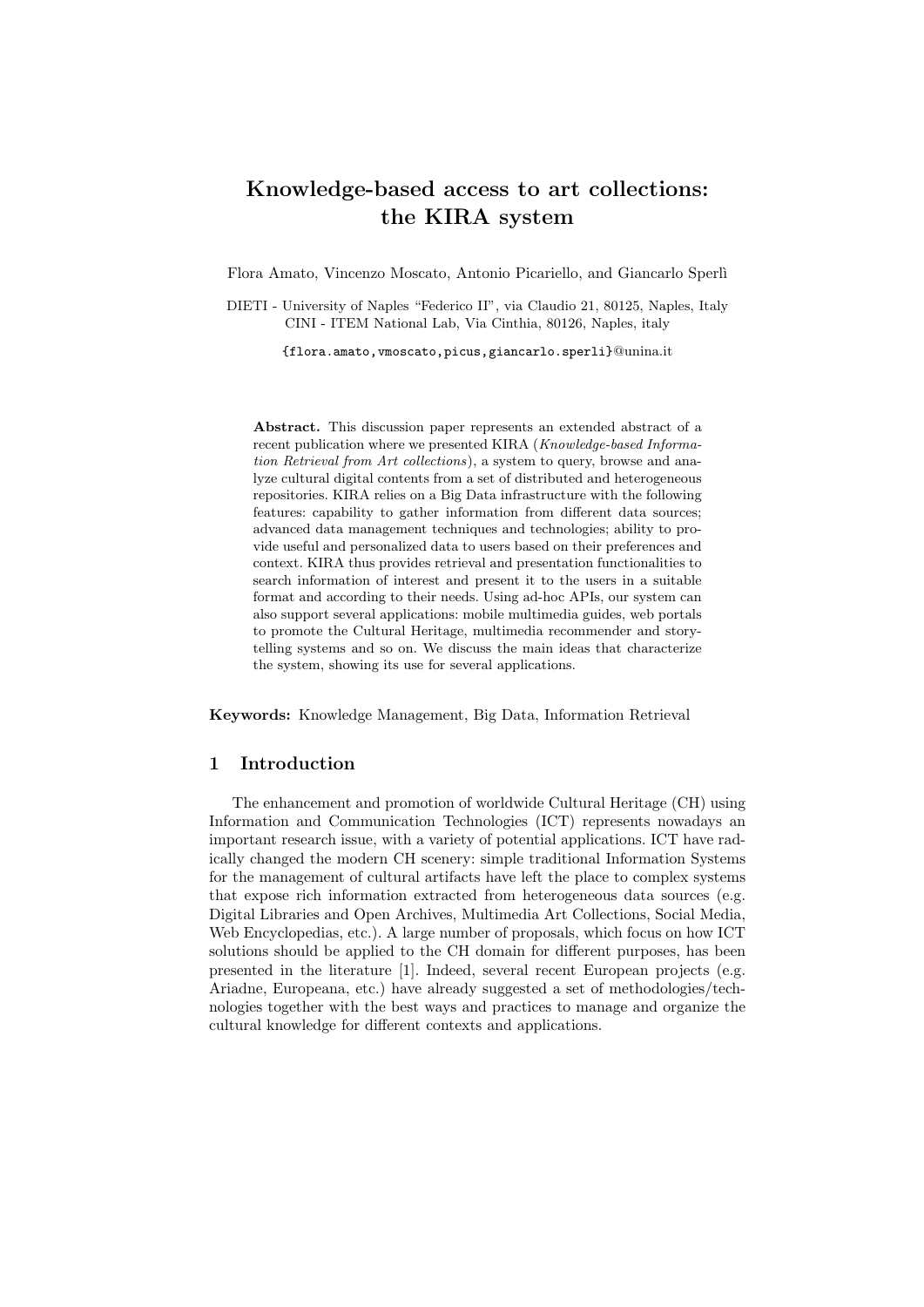In spite of the great effort, some research problems have to be still faced during the design of a modern Cultural Heritage Information System, especially if we consider high change rate, large volume, and intrinsic heterogeneity of cultural data: i) the adoption of architectural models for  $Big Data$  management [2]; ii) the access, retrieval, integration and analysis of information from distributed and very heterogeneous art repositories [3]; iii) the transformation of the captured data into useful knowledge and the related management in according to the different "views" of a cultural item exploiting the LD/LOD (Linked Data/Linked *Open Data*) paradigm  $[4]$ ; iv) the access to the knowledge based on the user profile and the context.

This paper represents an extended abstract of the work [5], where we describe KIRA (Knowledge-based Information Retrieval from Art collections), a system to query, browse and analyze cultural digital contents from a set of distributed and heterogeneous art repositories. In particular, the system prototype has been developed within the Cultural Heritage Information Systems (CHIS) National project, promoted by DATABENC<sup>1</sup>. KIRA is able to manage all the digital contents related to *Cultural Items*. More in details, in our vision each *Cultural* Heritage environment (e.g. museums, archaeological sites, old town centers, etc.) is grounded on a set of cultural *Points of Interest* (PoI), which correspond to one or more cultural items (e.g. specific ruins of an archaeological site, sculptures and/or pictures exhibited within a museum, historical buildings and famous squares in an old town center and so on). In order to meet variety, velocity and volume of the managed information, KIRA is characterized by the following technical features that are typical of a Big Data platform:

- capability to gather information from distributed and heterogeneous data sources (e.g. Social Media , Digital Libraries and Open Archives, Multimedia Collections, Web Encyclopedias, Web Data Services, etc.);
- advanced data management techniques and technologies;
- advanced information retrieval services and ability to provide useful and personalized data to users based on their preferences and context.

The paper is organized as follows. Section 2 describes the proposed data model. Section 3 presents a system description with several implementation details. Section 4 reports a possible application of our system and discusses some conclusions and the future work.

## 2 Data Model for Cultural Items

The introduced data model relies on the concept of "Cultural Item" (CI): examples of CIs are specific ruins of an archaeological site, sculptures and/or pictures exhibited within a museum, historical buildings in an old town center and so on.

<sup>&</sup>lt;sup>1</sup> The High Technology District for Cultural Heritage (DATABENC) management of the Campania Region, in Italy (www.databenc.it).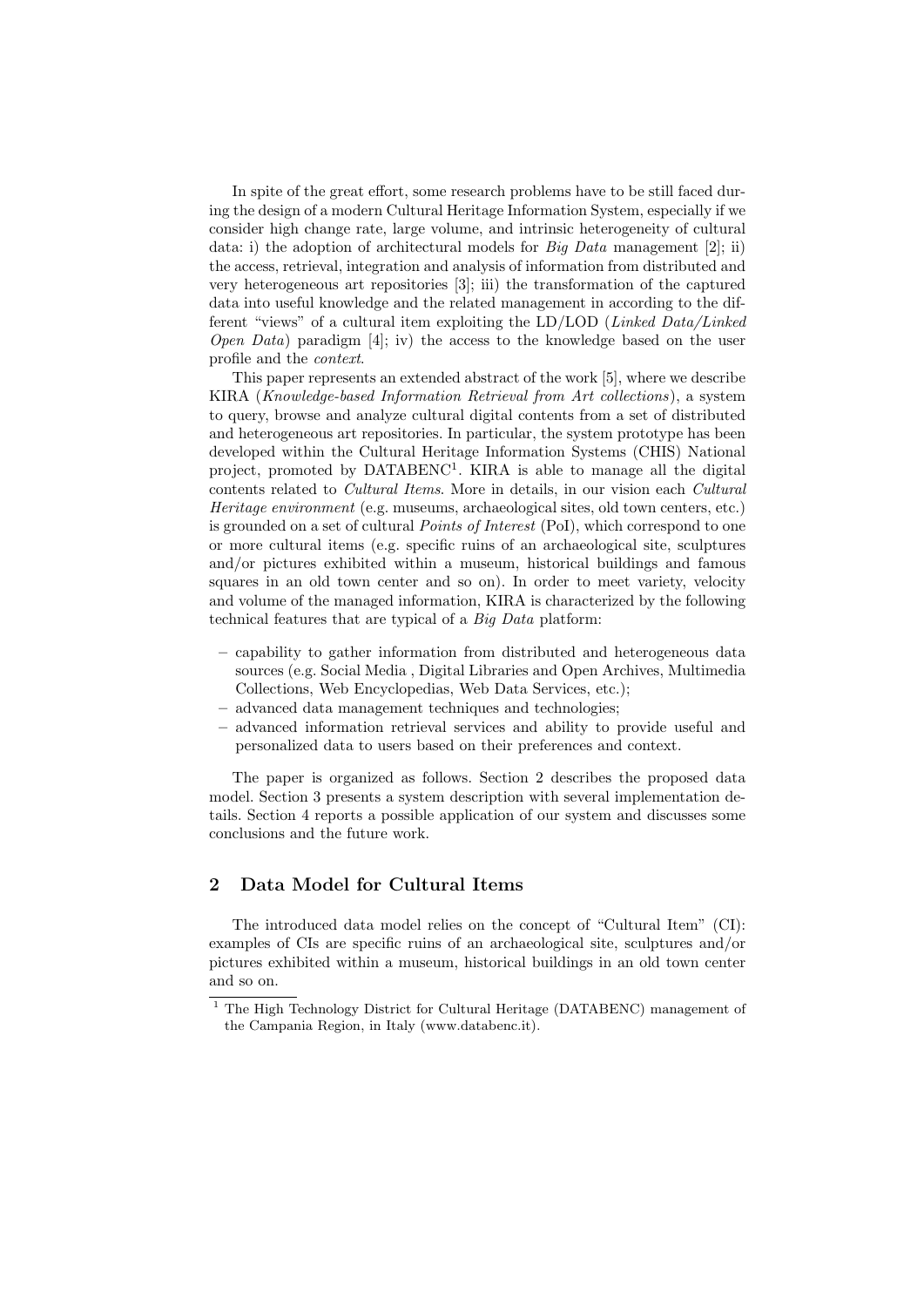In the CH domain, a CI can be opportunely described with respect to a variety of annotation schemata, for example the archaeological view, the architectural perspective, the archivist vision, the historical background, etc., which usually exploit different sets of "metadata" and possibly domain taxonomies or ontologies [6]. In a simplified way, we consider a *ontology*  $O = (V, E)$  as a network of concepts belonging to the CH domain, where a node  $v \in V$  represents a "concept" and an edge  $e \in E$  a relationship between two concepts. Thus, we define an annotation schema and a semantic annotation for a CI.

**Definition 1 (Annotation Schema).** Given a set of ontologies  $\mathcal{O}$ , an Annotation Schema is a tuple  $\lambda_{\mathcal{O}} = (A_1, \ldots, A_n, B_1, \ldots, B_m)$ , where  $A_1, \ldots, A_n$ are attributes for which  $\forall i \in [1, n], \exists O = (V, E) \in O \text{ s.t. } dom(A_i) \subseteq V$ , and  $B_1, \ldots, B_m$  are attributes for which  $\forall j \in [1, m], \forall O = (V, E) \in \mathcal{O}$  s.t.  $dom(B_i) \subseteq V$ .

The attributes  $A_1, \ldots, An$  are *Ontological Attributes* (OAs) and correspond to concepts that are relevant for the specific domain(s) being modeled. In turn, Non-Ontological Attributes  $B_1, \ldots, B_m$  (NOAs) can contain other useful information, such as multimedia items (e.g. audio, video, images, texts and 3D models, etc.) characterized by a set of low-level features and other metadata. In particular, we can adopt both "literals" or a set of URIs (Uniform Resource Identifiers), which allow to access the related cultural information according to the LD/LOD paradigms, as values of the annotation attributes. In addition, a CI may be associated with a specific "Point of Interest" (POI), defined by a set of geographic coordinates, and corresponding either to a single point or to a set of lines and more complex polygons of the considered environment.

**Definition 2 (Semantic Annotation).** Given a set of ontologies  $\mathcal{O}$ , an annotation schema  $\lambda_{\mathcal{O}}$  and cultural item CI, a Semantic Annotation of CI is a tuple  $\lambda_{\mathcal{O}}(CI) = (a_1, \ldots, a_n, b_1, \ldots, b_m)$ , where  $\forall i \in [1, n], a_i \in dom(A_i)$  and  $\forall j \in [1, m], b_i \in dom(B_i)$ 

Using various sets of ontologies and semantic annotations [7], we can thus describe a cultural item from different points of view supporting several applications. A large set of relationships can also be instantiated among cultural items and the entire system  $Knowledge$   $Base$  (KB) can be modeled as a  $graph<sup>2</sup>$ .

**Definition 3 (Knowledge Base).** The Knowledge Base is a graph  $G = (C, R)$ : each node  $c \in C$  can be a cultural item or an ontological attribute (concept) [8], while each edge  $r \in R$  represents a relationship derived from a semantic annotation or established between two cultural items.

Figure 1 shows how a portion of knowledge related to the Paestum ruins can be easily represented in our model.

<sup>&</sup>lt;sup>2</sup> All possible relationships in the model are opportunely defined "a-priori" and the related meaning can be found in a proper thesaurus.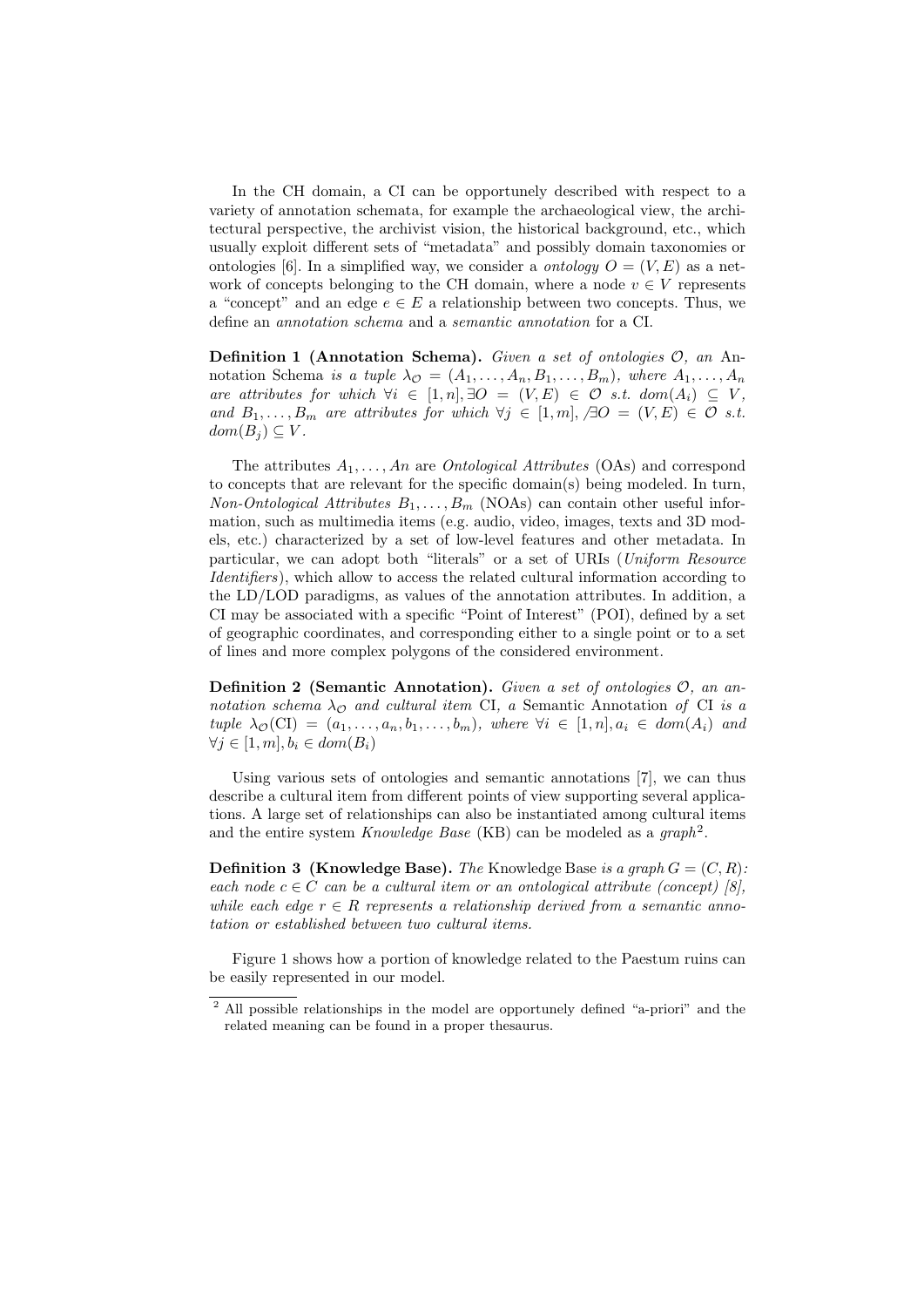Leveraging different annotation schemes and ontologies, our model allows achieving interoperability goals. The KB content can be easily exported in the most used formats (e.g. XML, RDF, OWL) and according to the most diffused harvesting standards for CH applications (e.g., EDM, Italian ICCD, etc.). On the other hand, the LD/LOD paradigm permits us to deal with several problems related to data consistency and copyright constraints<sup>3</sup>.



Fig. 1: KIRA - Data Model for CIs

# 3 System Description

#### 3.1 Architecture

KIRA has to deal with the large and heterogeneous amount of information: annotations and descriptions provided by cultural heritage foundations, web encyclopedias and open archives, multimedia contents coming from social media networks and digital libraries, opinions and comments of users from common online social networks, etc. For this reason, KIRA presents a layered architecture typical of a Big Data platform [2], exploiting the related stack of technologies (see [5] for more details). In the data source layer, each data source is properly "wrapped" in order to extract the information of interest that is then represented as required by the described data model. In particular, each Wrapper is specialized for a particular kind of source (i.e. Social Media Networks, Digital Repositories, Open Archives) and must address all the interoperability issues, providing a

<sup>3</sup> Some cultural items descriptions are accessible only using URI, thus the data management issues are in charge to the related source.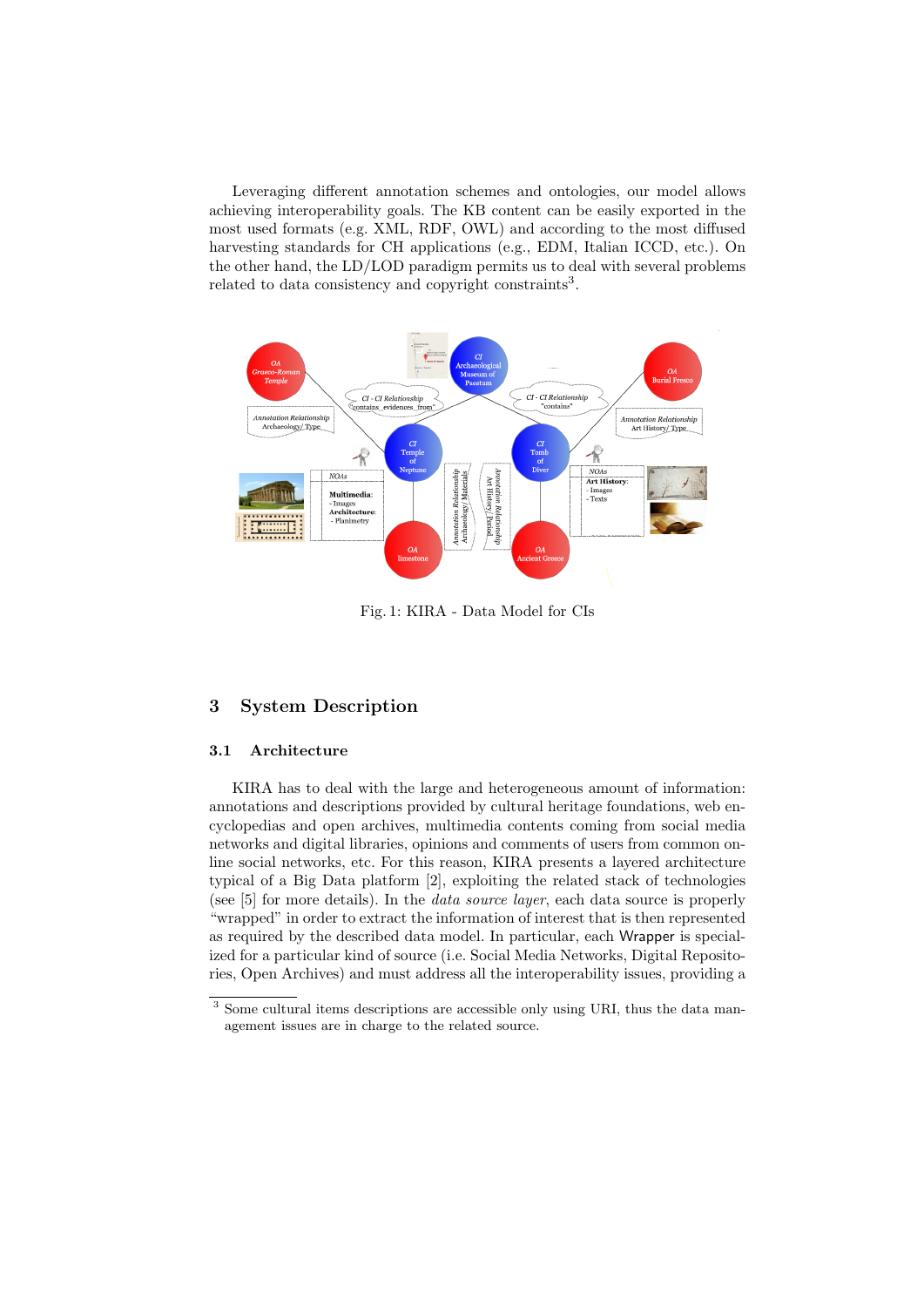set of functionalities to access data sources and gather all the desired data, possibly leveraging the available  $APIs<sup>4</sup>$ . In the *data storage and management layer*, data are stored in the Knowledge Base in compliance with the above-described data model, and managed also exploiting the LD/LOD paradigm. In addition, specific semantics to be attached to the data is provided using the annotation schemes, including ontologies, vocabularies, taxonomies, etc. related to the Cultural Heritage domain. The KB leverages different Data Repositories realized by advanced data management technologies (e.g. Distributed File Systems, NoSQL and relational systems) and provides a set of basic APIs to read/write data by an Access Method Manager. As a basis for the *data processing layer* our system provides a Query Engine that can be invoked by user applications to search data of interest using information retrieval facilities. In particular, our system supports all the basic functionalities for multimedia and semantic information retrieval by means of proper Information Filters. The data analytics layer is based on different Analytics Services allowing to create personalized "dashboards" for a given cultural environment. In addition, it provides basic data mining, graph analysis and machine learning algorithms useful to infer new knowledge and provided mechanisms for personalized and context-aware access to data.

#### 3.2 Functionalities and Implementation Details

One of the most important functionalities provided by KIRA consists in the capability of gathering the different kinds of data from different sources: User Data, Social Data, Digital Repository and Multimedia Data.

User Data basically include preferences and needs that are useful to define the related profiles: data on users (e.g. favorite artistic genre and artists) constitutes the Personally Identifiable Information (PII) that is stored in the Knowledge Base and can be used as additional filter in the retrieval. As to Social Data, the current prototype only considers information coming from Twitter. In particular, KIRA retrieves user comments and posts information about a given CI by exploiting the related APIs. Social data can be used in several applications requiring a "social vision" of cultural items. We collect *Digital Repositories' Data*, information describing cultural items from on-line digital repositories (e.g. museums, libraries, open archives, multimedia collections, etc.). The wrapper for this kind of sources can import such data descriptions and convert them into a JSON format. Multimedia data (e.g. images, texts, video, etc.) related to a given cultural item can be similarly collected using the wrapper facilities. In particular, the descriptions in terms of basic metadata are captured and stored within

 $^4$  Data integration problems for heterogeneous data sources are addressed by means of classical schema mapping techniques, record linkage and data fusion techniques [3], according to the specific data source. Eventually, data stream management problems have to be considered.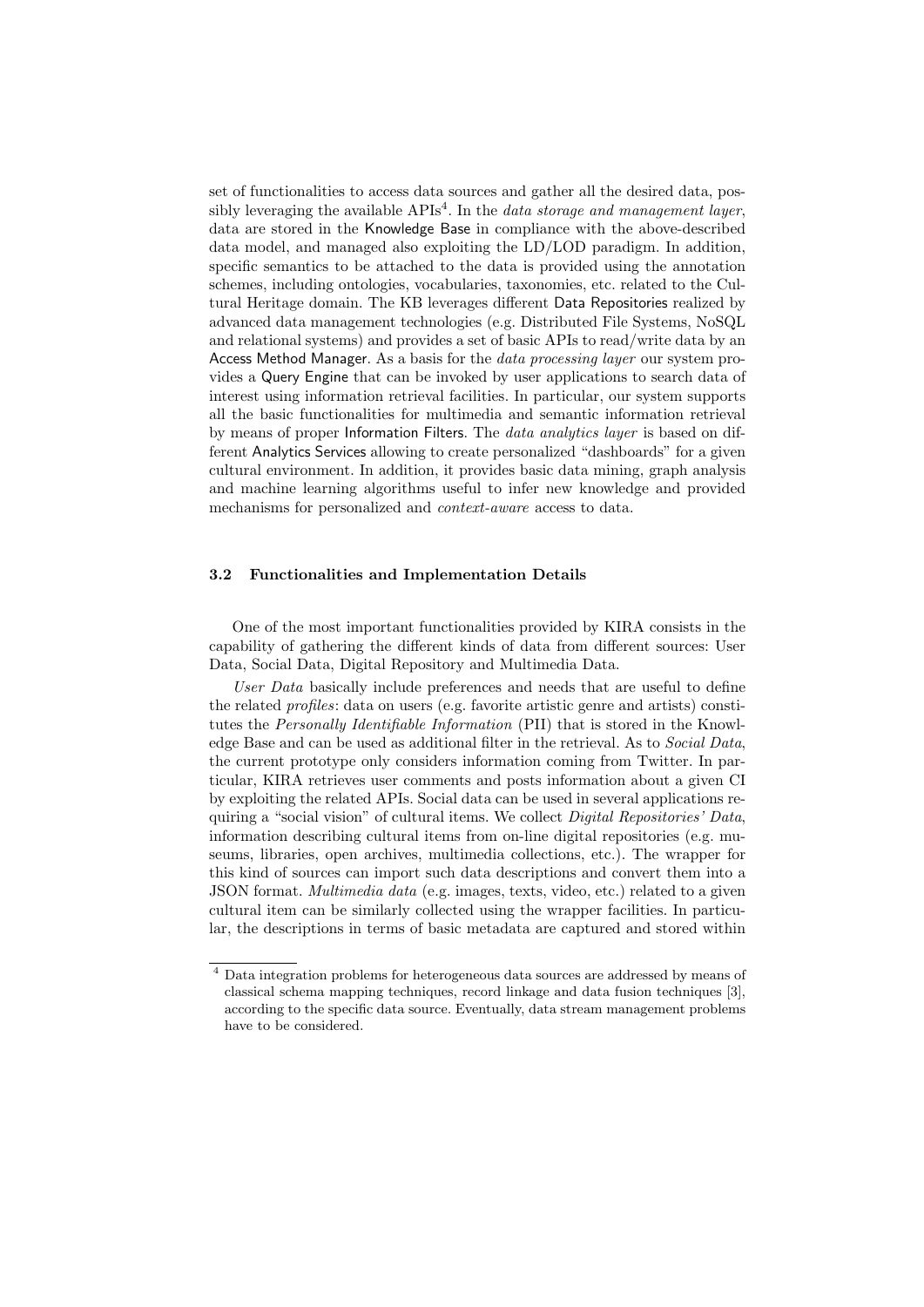KIRA, while raw multimedia data can be opportunely linked and, in other cases, temporarily imported into the system for content-based analysis  $[9]^5$ .

The data gathered by the Wrappers are then stored and managed by the Knowledge Base. One of the basic functionalities of the KB is to export the related content into the *Europeana Data Model*<sup>6</sup> (EDM) format (see [5] for more details). Metadata semantics is provided by the set of annotation schemes (in XML, RDF or OWL formats). All the data can be represented as sequences of triples ( $\langle$  subject, predicate, object  $\rangle$ ) in according to the described data model. The KB is based on several technologies that are briefly described in the following<sup>7</sup>.

The data describing basic properties of CIs (e.g. name, short description, etc.) and basic information on users profiles are stored into a key-value data store (i.e. Redis). The complete description in terms of all the metadata of CIs using the different annotation schemes are in turn saved using a *wide column data store* (i.e. Cassandra). We use a table for each kind of CIs having a column for each "metadata family"; column values can be literals or URIs. The document store technology (i.e.  $MongoDB$ ) is used to deal with JSON messages, complete user profiles and descriptions of internal resources (multimedia data and textual documents, etc.) associated with a cultural item. All the relationships among cultural items within a cultural environment and interactions with users (behaviors) are managed by means of a *graph database* (i.e. *Titan*). The entire cartography related to a cultural environment together with POIs is managed by a GIS (i.e. PostGIS), which provides the functionalities to filter and visualize on a map the geographic area around a given  $PoZ$ . Multimedia data management is realized using the *Windsurf* library [9]. We exploit an *RDF store* (i.e. different *Allegro*graph instances) to memorize data views in terms of triples related to a given cultural environment and useful for specific applications, providing a SPARQL endpoint for the applications. All system configuration parameters, internal catalogs and thesauri are stored in a relational database (i.e.  $PostegreSQL$ ). Finally, semantics of data can be specified by linking values of high-level metadata to some available internal (managed by Sesame) or external ontological schemes.

This heterogeneous Knowledge Base provides basic Restful APIs to read- /write data and further functionalities for importing/exporting data in the most common diffused Web standards. The search of data useful for the applications can be eased by using different information filters that implement the right queries to the various databases. The implementation of such filters is based

<sup>5</sup> Note that multimedia data that are managed by the system are suitably filtered before the storing process. The number and kinds of multimedia data required by the application are tuned by means of configuration parameters.

 $^6$ http://pro.europeana.eu/edm-documentation

<sup>7</sup> We chose to adopt such heterogeneous technologies in order to meet the specific requirements of the applications dealing with the huge amount of data at stake. For example, Social Networking applications typically benefit of graph database technologies because of their focus on data relationships. In turn, more efficient technologies (key-value ore wide-column stores) are required by Tourism applications to quickly and easily access the data of interest.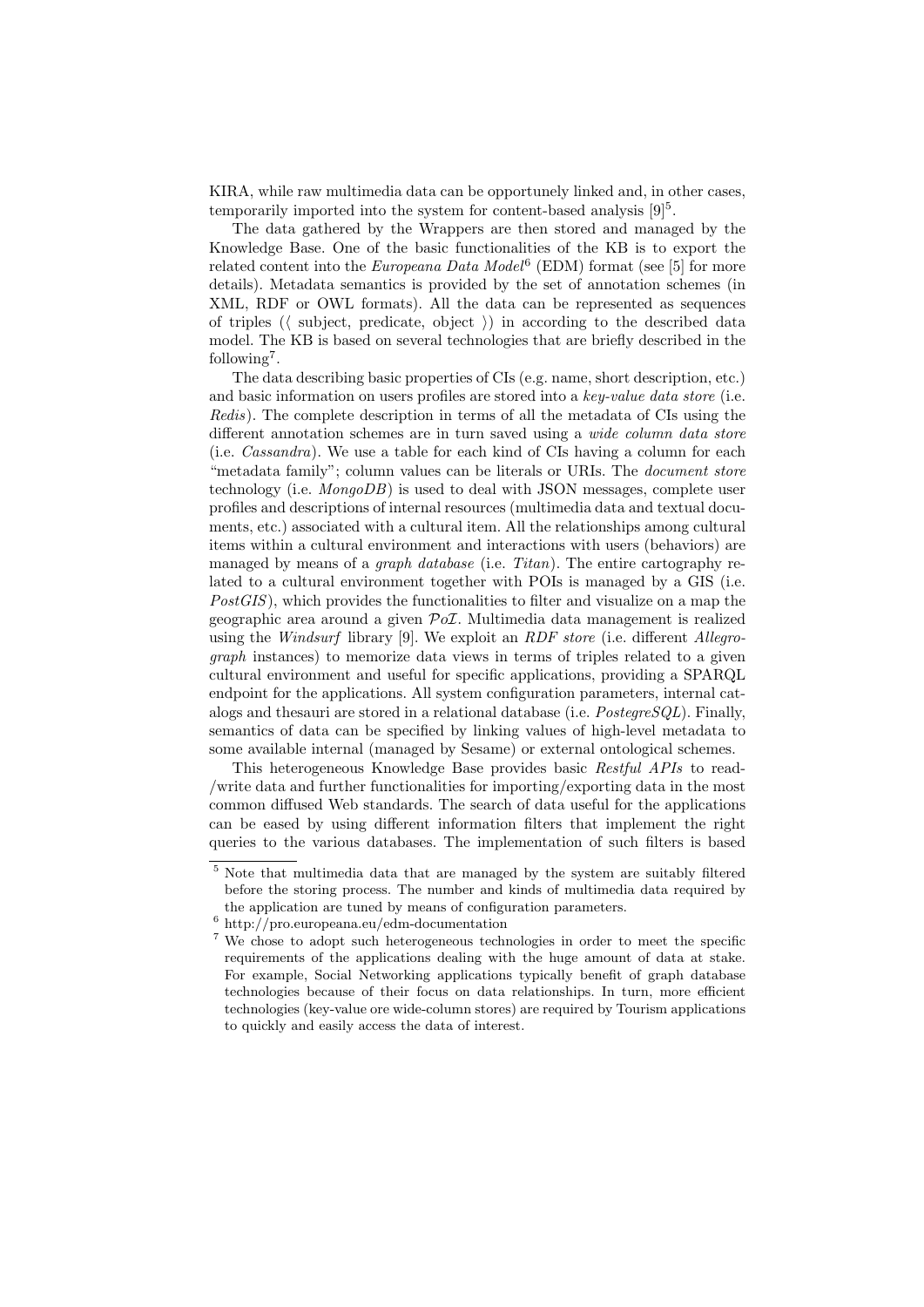on Apache Spark, and we distinguish four kinds of query on the KB: i) query by keywords/tags: through such a query a user/application can search a set of CIs using keywords (as in Google search engine) or specific tags (the query is then "expanded" with similar search terms leveraging the system thesauri); ii) query by metadata: by this query a user/application can search a set of CIs using specific metadata of internal or external annotation schemes (the query for OAs is semantically "expanded" with the concepts of managed ontologies that are similar to the target one); iii) *query by example*: through such a query a user/application can search a set of multimedia contents – related to CIs – that are similar to a target one (the query processing is base on the Windsurf multimedia libraries); iv) query by user preferences: user profiles are exploited to find the set of cultural items that are more similar to user preferences using co-clustering techniques [10].

# 4 System Running Example and Conclusions

We describe a possible application of our system to support the development of a multimedia guide for the Paestum archeological site. The ancient buildings, together with the museum and its main artifacts, constitute the set of cultural items for our case study. Tourists, both from their places and while visiting ruins, can browse these cultural items and enjoy a useful multimedia guide describing them, or be recommended other nearby places, comments of other users and other information of interest. When users search a specific cultural item, as

| Find a<br>Cultural<br>Q Cerca     |                             |                                                        | →                                |
|-----------------------------------|-----------------------------|--------------------------------------------------------|----------------------------------|
| Item                              |                             |                                                        |                                  |
| <b>Cultural Item</b>              | <b>Description</b>          | Genre                                                  | Social                           |
| <b>Temple of Neptune</b><br>***** |                             | Outdoor/<br>Acient Building/<br>Graeco-Roman<br>Temple | <b>Rate &amp; Comment</b><br>go. |
| Object                            | Type                        | Source                                                 | Other Info                       |
|                                   | Multimedia/<br>Image        | Flick                                                  |                                  |
|                                   | Multimedia/<br>Image<br>GT. | ranke <sup>-</sup>                                     |                                  |
| Tengo di Eta                      | Text/Italian                |                                                        |                                  |
| 1/145<br>e)                       | More Objects                | Type &<br>Language                                     |                                  |
|                                   |                             | Other Filters                                          |                                  |
| "Wonderful"                       | Social /<br>Comments        |                                                        | 60                               |
| "A magic place!"                  | Social /<br>Comments        |                                                        | (fart)                           |
| 1/573<br>€                        | More<br>Comments            | Source &<br>Language                                   |                                  |
|                                   |                             | Other Filters                                          |                                  |

Fig. 2: KIRA - System Query Interface